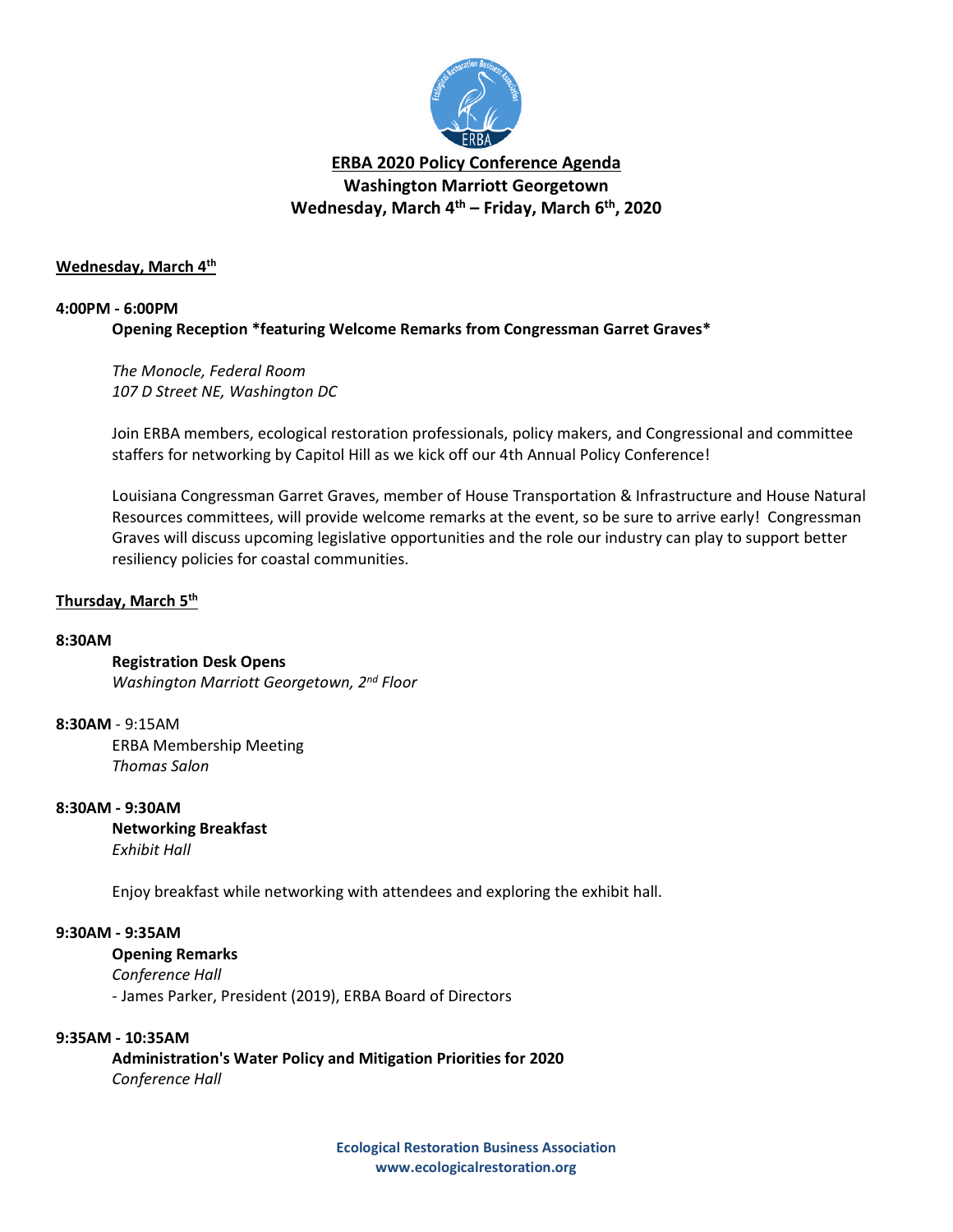

The Corps of Engineers and Environmental Protection Agency issued notice of a preproposal rulemaking in August of 2019 and are now expected to soon release a formal notice on amendments for the 2008 Compensatory Mitigation Rule. In this opening session hear from senior leadership at these important resource agencies regarding their joint policy priorities for 2020 and opportunities for stakeholder engagement, including the forthcoming 2008 Compensatory Mitigation rule-making, reissuance of nationwide permits, and other developments to improve the implementation of the Clean Water Act 404 and 402 programs.

- Ryan A. Fisher, Principal Deputy Assistant Secretary of the Army (Civil Works)

- Lee Forsgren, Deputy Assistant Administrator, Office of Water, Environmental Protection Agency
- Moderator: Tim Male, Executive Director, Environmental Policy Innovation Center

# **10:35AM - 11:00AM**

**Networking Coffee Break** *Exhibit Hall*

# **11:00AM - 12:00PM**

# **Water Quality Markets - Ecological Restoration as a Way to Increase Implementation** *Conference Hall*

EPA recently issued updates to and requested comment on possible changes to the Trading Policy. These actions were designed to increase discussion regarding the use of trading as a market-based approach to reduce pollutant loads and to incentivize greater implementation of land-based practices to address nonpoint source pollution. This moderated discussion will look at the current status of the Trading Policy and discuss possible ways ecological restoration can play a role in increasing the use of trading as a tool to more efficiently and effectively reduce pollutant loads.

- Allan Brockenbrough, Manager, Office of Permits, Virginia Department of Environmental Quality

- Brooks Smith, Partner and Environmental Attorney, Troutman Sanders

- Kevin Weiss, Chief, National Program Branch, Office of Wastewater Management, US Environmental Protection Agency

- Moderator: Michael Hare, Director of Government Affairs, Business Development, & Corporation Communications, Resource Environmental Solutions

# **12:00PM - 12:30PM**

# **Update on Corps Regulatory Activities**

*Conference Hall*

Hear updates from the Chief of the Corps Regulatory program on successes and new initiatives over the past year for the mitigation program and others under the Regulatory branch's jurisdiction.

-Jennifer Moyer, Chief, Regulatory Program, U.S. Army Corps of Engineers -Introduction: James Parker, Owner and Partner, Clearwater Ventures

**12:30PM - 2:00PM Networking Lunch** *Exhibit Hall*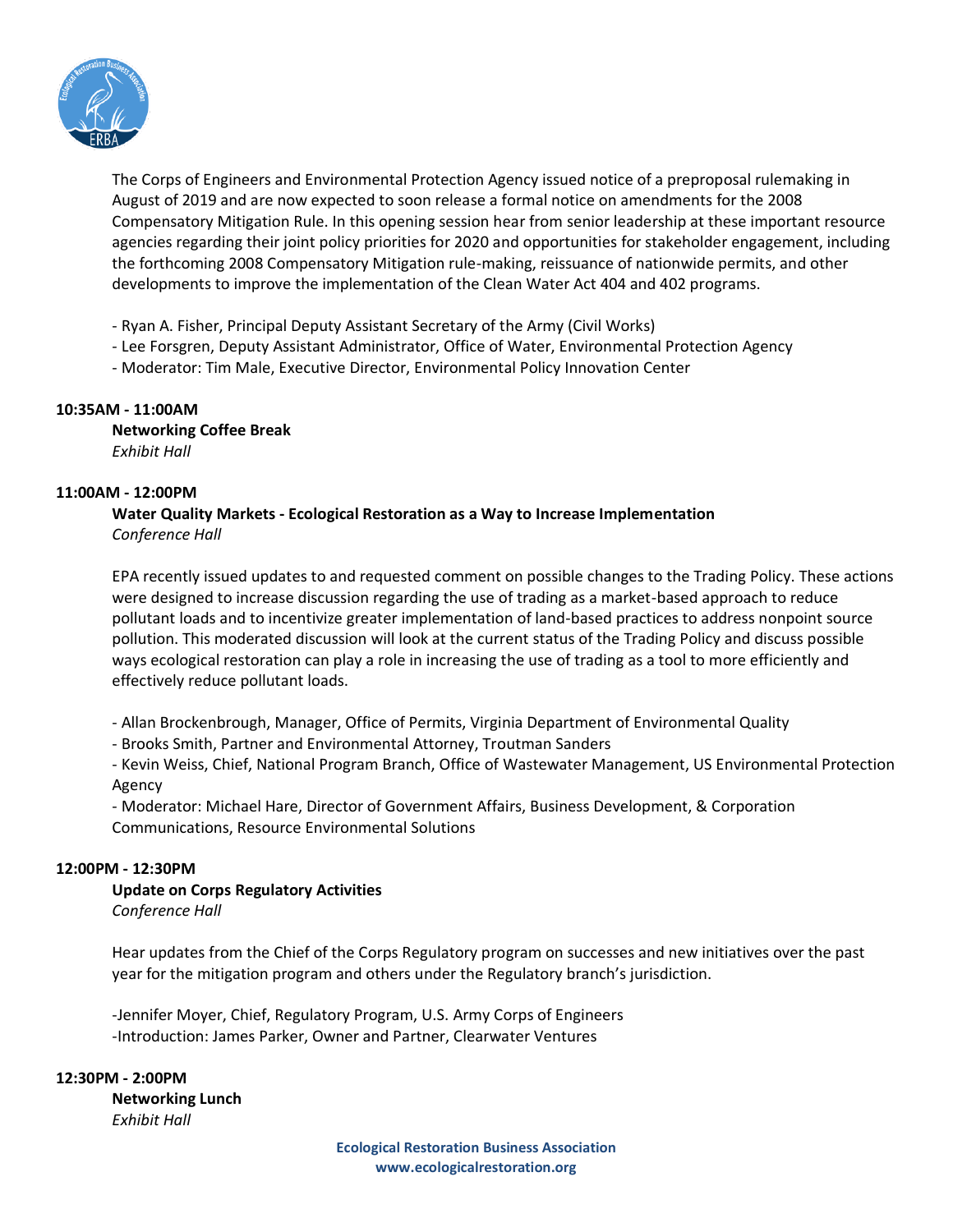

Enjoy lunch while networking with attendees and exploring the exhibit hall.

# **2:00PM - 2:30PM**

## **Reflections on WOTUS: Step Two for the Ecological Restoration Industry**  Conference Hall

Wetland law expert Professor Royal Gardner breaks down the latest changes to WOTUS after the Step Two Rulemaking and outlines the state of ongoing WOTUS legal challenges. Professor Gardner will also share his thoughts on potential implications for the industry under the new WOTUS, and offer an update on his forthcoming research reports.

- Professor Royal Gardner, Professor of Law and Director, Institute for Biodiversity Law and Policy, Stetson University

## **2:30PM - 3:15PM**

# **How Do We Scale Resiliency Solutions?** *Conference Hall*

Communities large and small across the country are preparing for the stronger impacts of natural disasters. Deploying green infrastructure solutions that reinforce communities' natural defenses is an important component of achieving resiliency goals, but challenges still exist including funding mechanisms and the right policy incentives. In this panel segment, hear different perspectives on approaches to to putting resiliency projects in the ground and policy changes that would support increased investment in these project models.

-Justin Ehrenwerth, President and CEO, The Water Institute -Matthew Fuchs, Officer, Flood Prepared Communities, PEW Charitable Trusts -Moderator: Kyle Graham, Senior Program Manager, Ecosystem Investment Partners

# **3:15PM - 3:45PM**

**Networking Coffee Break** Exhibit Hall

# **3:45PM - 4:30PM**

**Investor's Circle: Ecosystem Services as an Asset Class** Conference Hall

What policy environment are investors looking for in the ecological restoration marketplace? Join us for a discussion between industry leaders on different investment models that maximize financing for environmental outcomes, how policy can influence investment decisions, and considerations investors weigh before investing in a new green market.

-Elliott Bouillion, President & CEO, Resource Environmental Solutions -Aaron McCrady, Director, Public Investment Team, Hannon Armstrong -Ken Mehlman, Partner, Global Head of Public Affairs & Co-Head of KKR Global Impact -Moderator: Adam Riggsbee, President, RiverBank Conservation

> **Ecological Restoration Business Association www.ecologicalrestoration.org**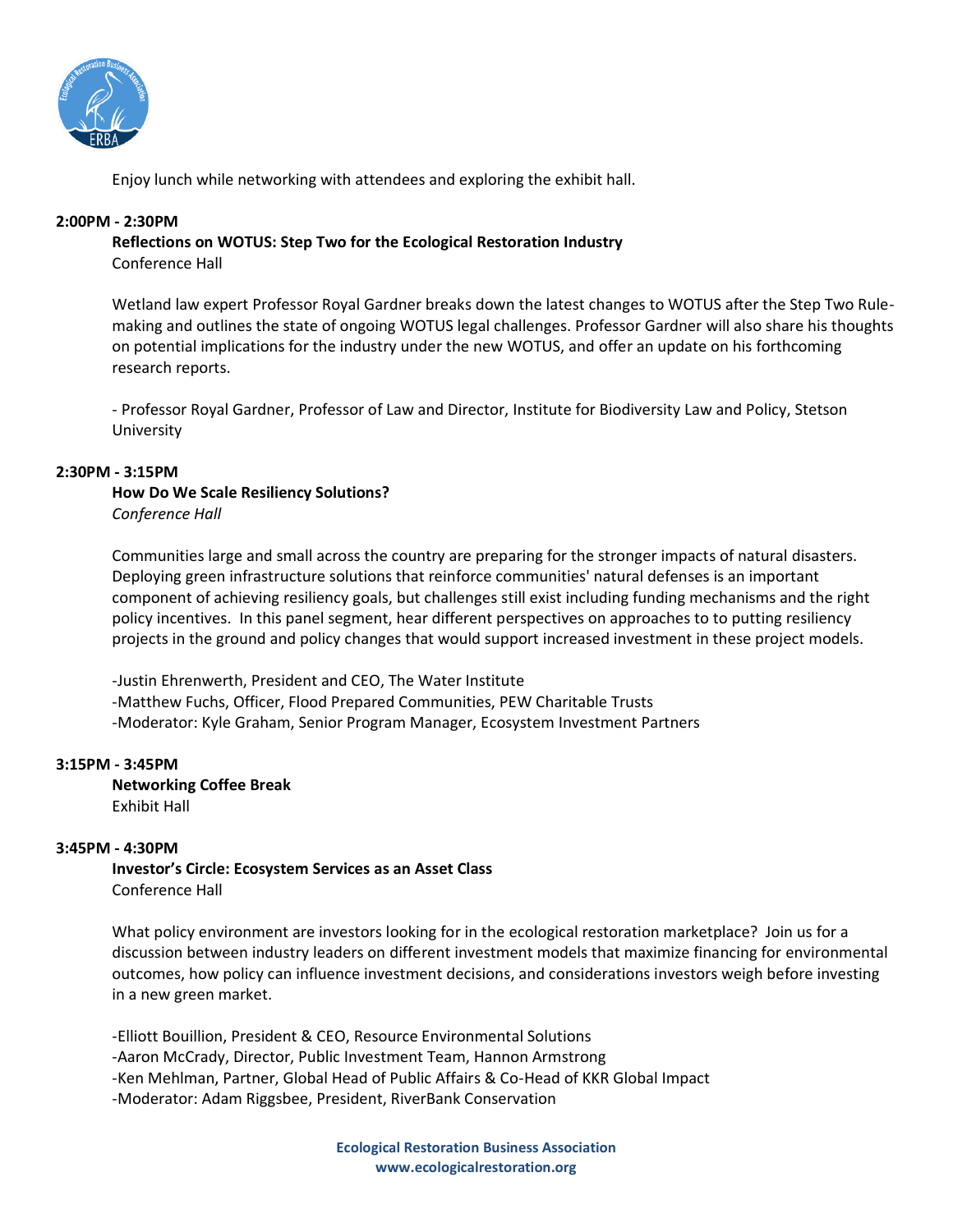

## **4:30PM - 6:30PM Networking Reception**  Exhibit Hall

Join attendees and exhibitors for an evening of drinks, snacks, and networking!

#### **Friday, March 5th**

#### **8:30AM**

**Registration Desk Opens** Washington Marriott Georgetown

#### **8:30AM - 9:30AM**

**Networking Breakfast** *Exhibit Hall*

Enjoy breakfast while networking with attendees and exploring the exhibit hall.

#### **9:30AM - 10:00AM**

**A New NEPA: Streamlining Reviews and Utilizing Mitigation** 

*Conference Hall*

At the start of the year the Administration proposed the first major changes to the National Environmental Policy Act in over three decades. Hear from senior leadership at CEQ with an overviewof the proposed changes, including more efficient processes for review analyses and a greater role for mitigation considerations.

- Mary Neumayr, Chairman, White House Council on Environmental Quality
- Introduction: Tim Male, Executive Director, Environmental Policy Innovation Center

#### **10:00AM - 10:30AM**

**Our Agricultural Partner: Banking and Conservation with the NRCS** *Conference Hall*

Agricultural providers are often a natural fit as a partner for restoration companies. Chief of the NRCS joins us to share remarks on opportunities to collaborate on water quality objectives, changes to the Agricultural Conservation Easement Program, and the agricultural banking program.

- Matthew Lohr, Chief, Natural Resources Conservation Service, U.S. Department of Agriculture

- Introduction: Travis Hemmen, Vice President, Business Development, Westervelt Ecological Services

#### **10:30AM - 11:00AM**

**Understanding the Client: Permittee Perspectives on Flexible Mitigation Delivery** *Conference Hall*

Project developers face a maze of regulations and they turn to third party mitigation providers to help them efficiently resolve their wetlands and species impacts. ERBA has engaged with industry groups over the past year to better understand their challenges and opportunities for members to work together. Hear from a senior counselor working with permittees on their policy concerns for 2020, including implementation of the new WOTUS Rule and pending litigation impacting the industry.

> **Ecological Restoration Business Association www.ecologicalrestoration.org**